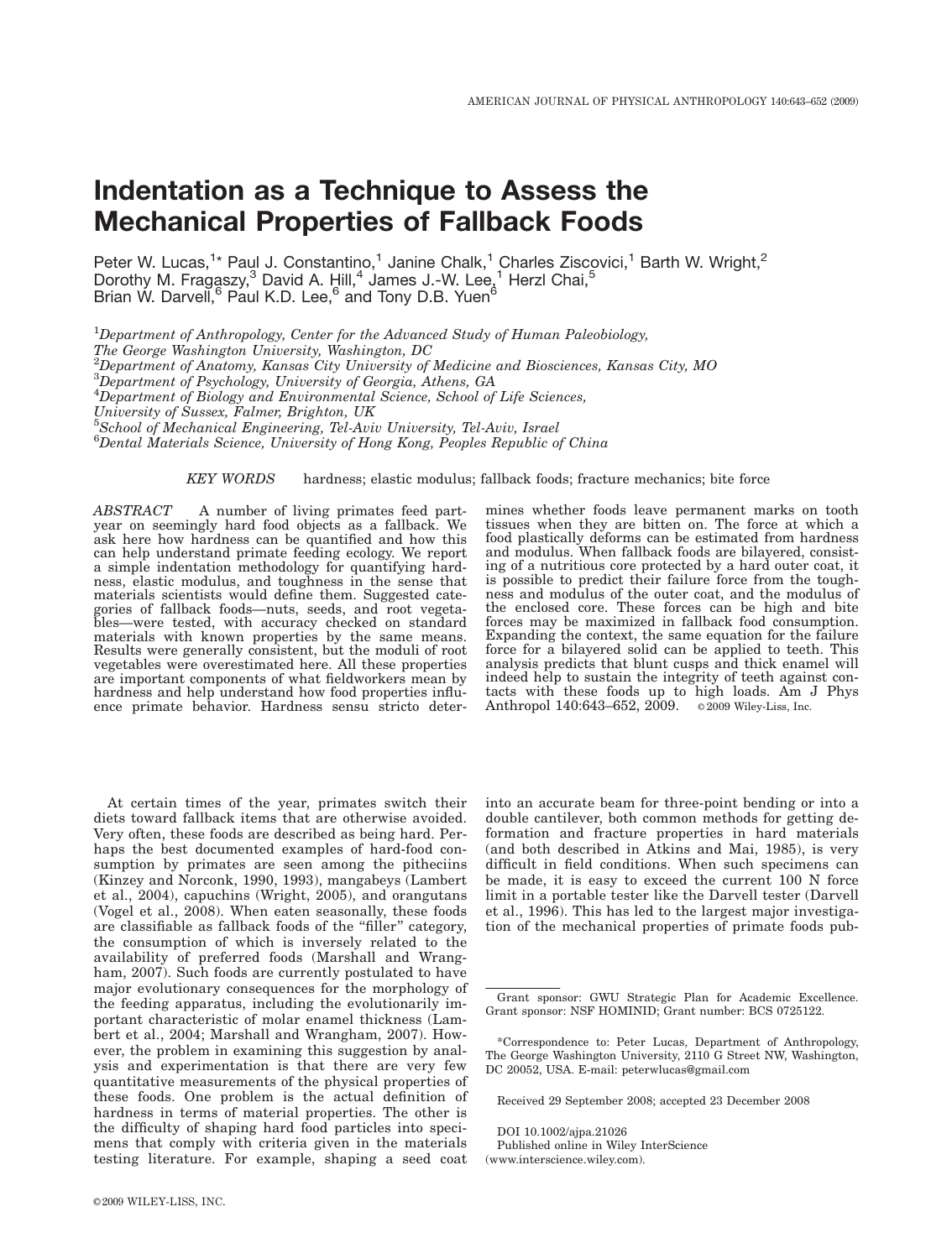lished to date (Vogel et al., 2008) necessarily lacking data on the hardest food items. Yet these hard items may well have been crucial fallback items that, over time, have selected for dento-facial features like large jaw muscles and thickened enamel in the consuming primates.

The first issue is that of terminology. To a materials scientist, the hardness  $H$  of a material is its resistance to indentation, measured as the force producing unit area of plastic deformation under the indenter (Tabor, 1951). However, this is not the definition of hardness suggested for feeding studies (Lucas et al., 2000, 2002; Vincent et al., 2002; Lucas, 2004; Vogel et al., 2008), which is the square root of the product of the elastic modulus E (the stress-strain stiffness in the elastic range), and the fracture energy  $R$ , the energy expended required to grow a crack of unit area. This quantity, i.e.,  $(E\dot{R})^{0.5}$ , is often called toughness (T) by materials scientists, which they take to be the resistance to crack propagation (Lawn, 1993). Thus, what some people call ''toughness,'' others refer to as ''hardness.'' However, provided it is made clear which definition is being employed, and that the testing protocol is clear, measuring the values and demonstrating their consequences are the useful aspects of the work. The use of measuring such properties for feeding studies for estimating break forces and understanding tooth design is our main aim here.

Indentation hardness tests originally involved large areas of contact and therefore high forces. However, the tests have been progressively miniaturized; a critical advantage to this being that the size of an indentation can then be matched to the size of structures that determine the mechanical response of a material under load. Indentations involving nanometer displacements have shown that much of the fracture resistance of enamel is associated with the large strains that the organic matrix develops between individual crystallites, allowing the latter to displace easily, with the absorption of considerable energy (He and Swain, 2007). This deflection mechanism is common to bone, mollusk shell, wood, and man-made fiber composites (Fratzl, 2007). However, nanoindentation may be insufficient to initiate cracking, so information on the initiation and progress of fractures must be monitored at a larger scale. Microindentation achieves this by sinking an indenter to sub-millimeter depths from which cracks often form in brittle materials (Anstis et al., 1981). Finally, in the oldest version of the test, a macroindenter sinks millimeters into a tissue. This test offers a simpler method of obtaining toughness by placing the indenter close to a free surface to form a small fragment of material (Chai and Lawn, 2007). Its scale is also much more relevant to the gross organization of the enamel cap of a tooth (Lawn et al., 2008) with respect to fallback foods.

With any of these tests, it is possible to use depthsensing both to measure the hardness of a material during loading and the elastic modulus from the rebound of the deepest part of the indentation (Lawn and Howes, 1981). This article reports a method of obtaining indentation hardness and elastic modulus of hard foods in the field using one easy-to-operate test. We assess the accuracy of this, and demonstrate how knowledge of these values would benefit an assessment of the evolutionary influence of these mechanical properties on the primate consumer. In addition, we also indicate briefly how recent advances in fracture mechanics (Chai and Lawn,

2007) allow toughness estimates to be obtained by chipping these foods.

## MATERIALS AND METHODS Test apparatus

Vickers indenters were fabricated from 6-mm diameter high-speed steel and tungsten carbide rods by grinding one end into the shape of the required square pyramid, the junction of the faces making an angle of  $136^{\circ}$  at the apex. The stainless steel suffices for most foods, but chipping tests on glass required the extra hardness of tungsten carbide. The rods were held in a hard aluminum alloy block by an Allen screw. This block was tapped on the opposite face to receive the stud of either a 100 N or a 1,000 N miniature load cell (Sensotec, Columbus, OH) beneath the crosshead on a Darvell HKU portable mechanical tester (Darvell et al., 1996; Fig. 1). The Darvell tester is a hand-wound device that can be used in remote field situations. Its key features are its portability and reliability even in very humid environments. Crosshead movement is effected by manually turning a handle and monitored by a sector disc-encoder revolution counter (Darvell et al., 1996). To get true force vs. displacement data, the tester reads the force after every micrometer of crosshead movement. The tester is connected via a PCMCIA A-D card (model 6062E) to a laptop computer running Labview 7.1 (both National Instruments, Austin TX) and the combination thus functions as a miniature universal testing machine without the need for strict rate control.

#### Specimens

As standards, specimens of industrial polymers—polymethyl methacrylate, polycarbonate (Makrolon, Bayer Material Science, Leverkusen, Germany), polytetrafluoroethylene (Teflon, DuPont, Wilmington, DE), and polystyrene foam (manufacturer unknown; density 0.024 g  $\text{cm}^{-3}$ )—were employed as standards for hardness-modulus tests. These were tested for their elastic modulus independently by a dynamic vibration excitation test (Grindosonic, Lemmens NV, Leuven, Belgium). However, given that dynamic moduli tend to be larger than static values, these estimates, and those for hardness, were supplemented with literature estimates. For chipping tests, we used sodalime glass as a standard because the properties of this ceramic are well-known (Lawn, 1993). The glass blocks were polished down to a 1  $\mu$ m finish with diamond paste prior to testing.

To represent fallback foods, we tested various seed shells (origins listed in Table 1), plus some seed kernels and two root vegetables from commercial suppliers. The commercially obtained specimens were tested as received. The seed shells and palm nuts were all dry, although testing of seed shells in other studies has shown little difference between wet and dry specimens for most properties (Jennings and Macmillan, 1986; Wang and Mai, 1994; Williamson and Lucas, 1995). Parts of the specimens used for testing were chosen at random. All specimens were fashioned with a flat upper surface, ensuring a specimen thickness at least 10 times the depth of the intended indentation to avoid the "anvil" effect. Seed shells were polished down with 600 grit abrasive paper prior to testing to provide a flat surface for hardness-modulus tests. For chipping, a side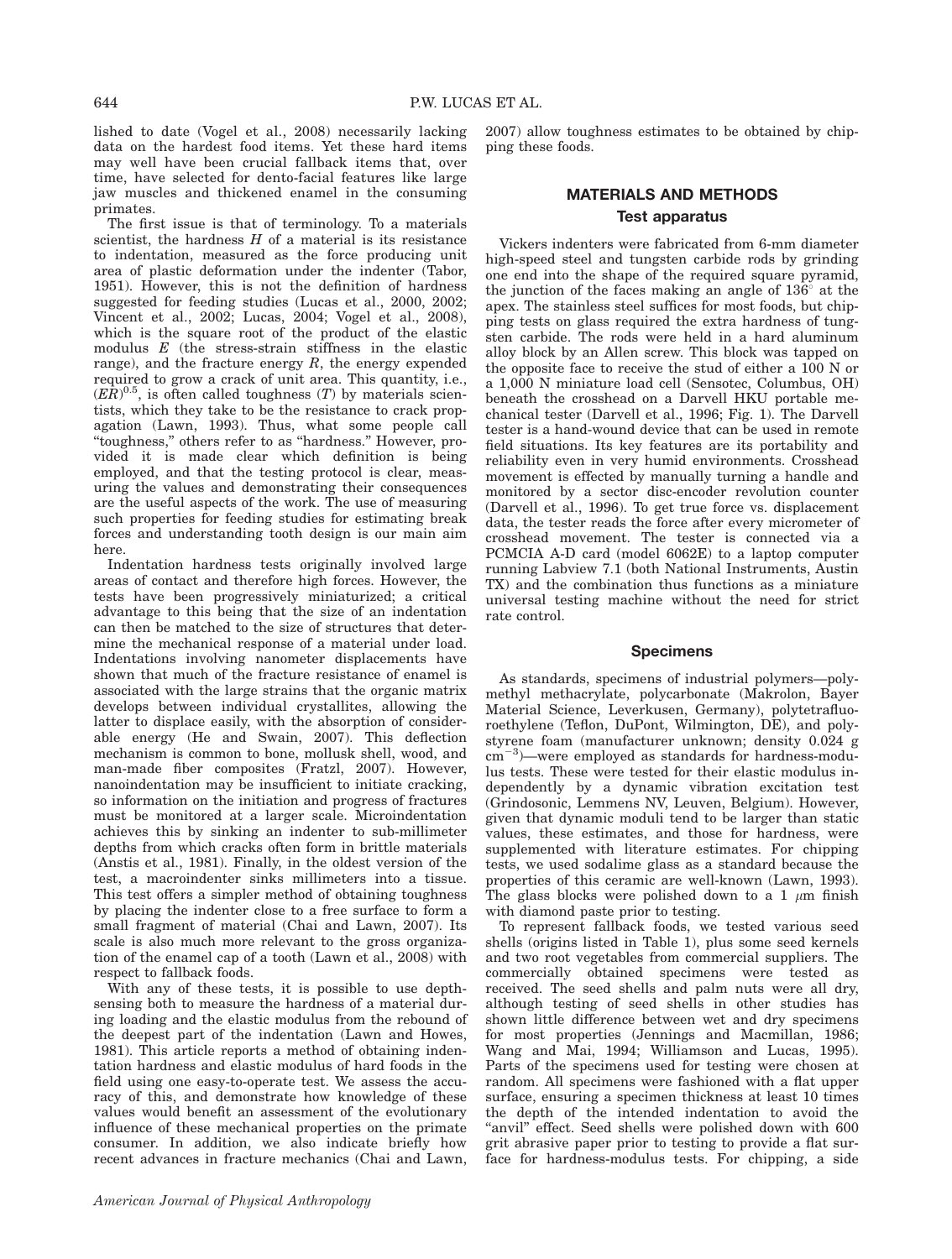

Fig. 1. The principle of depth-sensing indentation tests on an ideal elastic-plastic solid. In A, a pyramidal indenter formed on the end of a cylindrical rod of diameter  $d$  is shown in cross section. In **B**, the indenter has been sunk to full depth into a flat (food) material surface aligned normal to the long axis of the cylinder: it would never be inserted to that depth in practice. Elastic deformation alongside the indenter causes a sinking of the surface at the indenter margin to a depth,  $h_s$ . The actual contact surface with the indenter only extends to a depth  $h_d$ , considerably less than the actual displacement of the indenter, which is  $h_{\text{max}}$  at full load,  $P_{\text{max}}$ . In C, after unloading, the remaining permanent indentation still has a surface width d, but is shallower and does not fit the indenter shape (dashed line) because of elastic recoil under the indenter tip. In D, the positions of the indenter in A–C are shown on a load-displacement chart. Loading has a curvilinear form because the area of contact increases continuously as the indenter is pushed further into the material. On unloading, the force  $P$  does not immediately drop to zero because the material under the indenter tip is still deforming elastically and thus pushes against it as it retreats. The curvilinear form of the unloading curve reflects indenter shape (Oliver and Pharr, 2004). Calculations of  $\tilde{h}_s$  involve finding the slope S of the load-displacement at initial unloading. E shows the basic design of the Darvell field tester. A mechanical frame houses a crosshead moved by a handle. Both displacement and force information are transferred to an electronics box, which then transfers signal to a real-time computer display. The indenter, which would be positioned below the crosshead, is wound down onto a specimen resting on the tester base.

wall orthogonal to the top surface was created by similar polishing. Where necessary, specimens were secured to the test stage under the indenter with double-sided sticky tape or with a clamp to stabilize them.

#### Correction for machine compliance

The reason for the often relatively huge size of testing machines in mechanical engineering laboratories is to make the machine as stiff as possible, since the aim is to deform the specimen and not the machine itself. However, even for the stiffest of machines, its compliance needs to be corrected for. Calibration in this sense was achieved by replacing the indenter with a flat aluminum block and driving the crosshead down extremely carefully so that this bore on the specimen stage. With a large area of contact, this measures the overall compliance of a tester system (van Vliet et al., 2004). The

machine deflection was recorded in this way at each 1 N interval up to full-scale. These data were then compiled into a look-up table on a computer program for subtraction from the measured deformation automatically during each test run for hardness-modulus tests only.

### Hardness-modulus tests

During testing, the crosshead was first wound down until the indenter was a few micrometers away from contact. With the computer program then started, indentations could be made up to 1 mm in maximum depth by slowly and regularly winding the crosshead into the specimen at speeds of between 5 and 20 mm  $min^{-1}$ . Depths of several hundred microns or more were required to minimize the increased compliance caused by the tape,  $\sim 50 \mu m$  in thickness, and inaccuracies of displacement due to backlash in the screw threads. A real-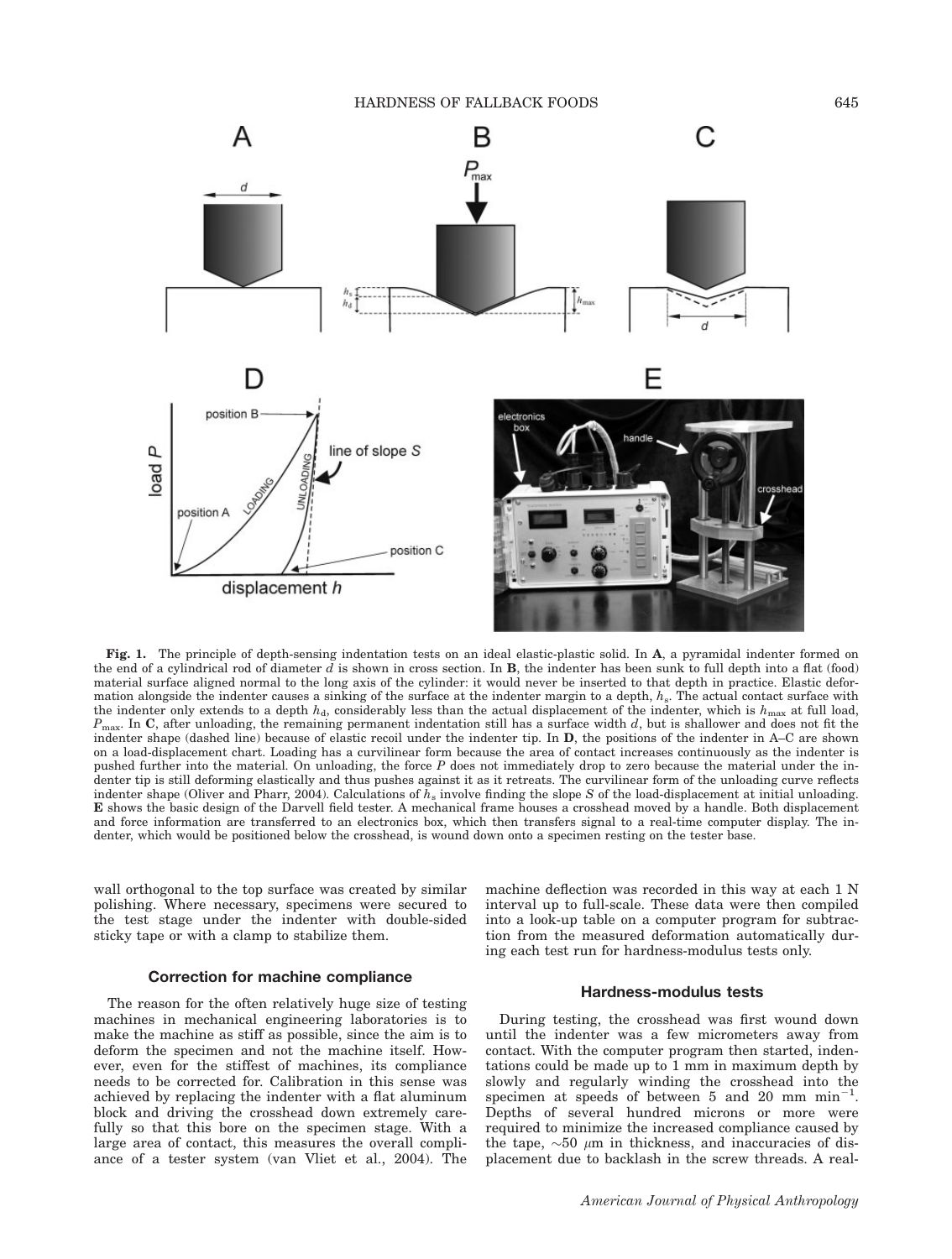| Specimens                                                                 | Number<br>of tests | Indentation<br>hardness/<br>MPa(s.d) | Reduced<br>elastic<br>modulus/<br>$GPa$ (s.d.) | Other values for comparison                                                                                                                |
|---------------------------------------------------------------------------|--------------------|--------------------------------------|------------------------------------------------|--------------------------------------------------------------------------------------------------------------------------------------------|
| Seed shells                                                               |                    |                                      |                                                |                                                                                                                                            |
| Scheelea sp. (fam. Arecaceae) Barro<br>Colorado, Panama                   | 8                  | 271.5 (74.7)                         | 3.80(0.99)                                     | Modulus: Cocos nucifera 2.9-4.9 GPa<br>(Vincent, 1990)                                                                                     |
| Orbignya sp. (fam. Arecaceae) Piuai, Brazil                               | 19                 | 148.6 (29.2)                         | 1.33(0.21)                                     |                                                                                                                                            |
| Astrocaryum sp. (fam. Arecaceae) Piuai, Brazil                            | 19                 | 197.3(31.8)                          | 1.66(0.15)                                     |                                                                                                                                            |
| Elaeis guineensis (fam. Arecaceae) Oil palm<br>Missouri Botanical Gardens | 3                  | 126.3(20.6)                          | 2.46(1.04)                                     |                                                                                                                                            |
| Macadamia ternifolia (fam. Arecaceae)<br>commercial supplier: Australia   | 5                  | 162.2 (107.8)                        | 2.59(1.42)                                     | Modulus: 2–6 GPa (Jennings and<br>Macmillian, 1986); 4.8 GPa (Wang<br>and Mai, 1994) Hardness: 180 MPa<br>(Jennings and Macmillan, 1986)   |
| Seed kernels                                                              |                    |                                      |                                                |                                                                                                                                            |
| Almond                                                                    | 6                  | 2.52(0.54)                           | 0.0576(0.02)                                   |                                                                                                                                            |
| Hazelnut                                                                  | $\bf 5$            | 7.18(4.36)                           | 0.194(0.02)                                    |                                                                                                                                            |
| Brazil nut                                                                | 6                  | 7.13(2.54)                           | 0.198(0.076)                                   | Modulus: 0.034 GPa (Agrawal and<br>Lucas, 2003)                                                                                            |
| Macadamia                                                                 | $\overline{5}$     | 4.90(0.87)                           | 135.0(0.046)                                   | Modulus: 0.032 GPa (Agrawal and<br>Lucas, 2003; 0.045 Wang and Mai,<br>1994)                                                               |
| Underground Storage organs (vegetables)                                   |                    |                                      |                                                |                                                                                                                                            |
| Raw white potato                                                          | 5                  | 0.189(0.012)                         |                                                | 0.00412 (0.0018) (Dynamic storage) Modulus: 0.003<br>GPa (Dejmek and Miyawaki, 2002)                                                       |
| Raw carrot                                                                | $\overline{4}$     | 1.3(0.71)                            | 0.018(0.007)                                   | Modulus: 0.0046 GPa (Lucas, 1980);<br>0.0014 GPa (Thiel and Donald,<br>1998)                                                               |
| Standard polymers                                                         |                    |                                      |                                                |                                                                                                                                            |
| Polytetra-fluoroethylene (Teflon)                                         | 15                 | 41.3(10.25)                          | 0.65(0.10)                                     | Modulus: 1.46 GPa (vibration); 0.50<br>GPa (compressive modulus—Anon,<br>2008) Hardness: 50-65 MPa<br>(Kodintseva et al., 2006)            |
| Polycarbonate (Makrolon GP)                                               | 6                  | 275.9(68.3)                          | 1.63(0.18)                                     | Modulus: 2.35 GPa (vibration); 2.38<br>GPa (Bayer datasheet); 6.8 GPa<br>(Oyen and Cook, 2003) Hardness:<br>260 MPa (Oyen and Cook, 2003); |
| Expanded polystyrene (Styrofoam)                                          | 5                  | 0.398(0.034)                         | 0.0084(0.0017)                                 | Modulus: 0.0092 GPa (vibration)                                                                                                            |
| Polymethyl methacrylate                                                   | $\overline{2}$     | 324.2(185.1)                         | 4.49(0.55)                                     | Modulus: 5.37 GPa (vibration); 8.6<br>GPa (Oyen and Cook, 2003)<br>Hardness: 390 MPa (Oyen and<br>Cook, 2003)                              |

TABLE 1. Results of hardness-modulus macro-indentation experiments

time chart of force versus displacement was provided on the computer screen. After loading to the desired depth or force, the crosshead direction was abruptly reversed (without dwelling at maximum load) and the wheel turned at approximately the same speed until the indenter returned to its original out-of-contact position. The form of the resulting graph is shown in Figure 1D.

The area of an indentation is usually measured after unloading by optical means. A significant advance in nanolevel testing has been the employment of a theoretical analysis by Sneddon (1965) that predicts how a material behaves under an indenter during both loading and unloading (Oliver and Pharr, 1992, 2004). This allows the estimation of both hardness (during loading) and the elastic modulus (during unloading) without direct measurement of contact area. The most important point is that an indenter does not have a completely local effect, tending to drag material down on either side as it driven into the material (Fig. 1A,B). Thus, the depth to which an indenter is apparently inserted into a material generally exceeds the actual penetration measured from the (displaced) surface (Oliver and Pharr, 1992). The following shows how analysis usually associated with nanoindentation can be employed in a macro-test.

In an ideal elastic-plastic solid, one that transitions instantly at a yield point from elastic to plastic behavior, if a force P produces a permanent indentation of area Ap, this area being that projected in the plane of the specimen surface, then the hardness is given (Tabor, 1951) by the following:

$$
H = P/A_{p}.
$$
 (1)

The result is not a material property in itself, but an indirect measurement of the plastic deformation that a solid is unable to resist once its yield stress is reached. For most materials,  $H = cY$ , where Y is the yield stress and  $c$  is a coefficient with a value in the range  $1-3$ (Tabor, 1951; Wilsea et al., 1975). The higher value is typical of fully dense materials such as metals, whereas the lowest values apply to materials that collapse inwards, as is true of cellular plant tissues and otherwise fully dense materials that have been ''foamed'' (Gibson and Ashby, 1999).

The amount of sink-in (Fig. 1B) needs to be deducted from the total depth of indenter movement. With depth in general denoted by  $h$ , the sink-in depth is given (Oliver and Pharr, 2004) by the following: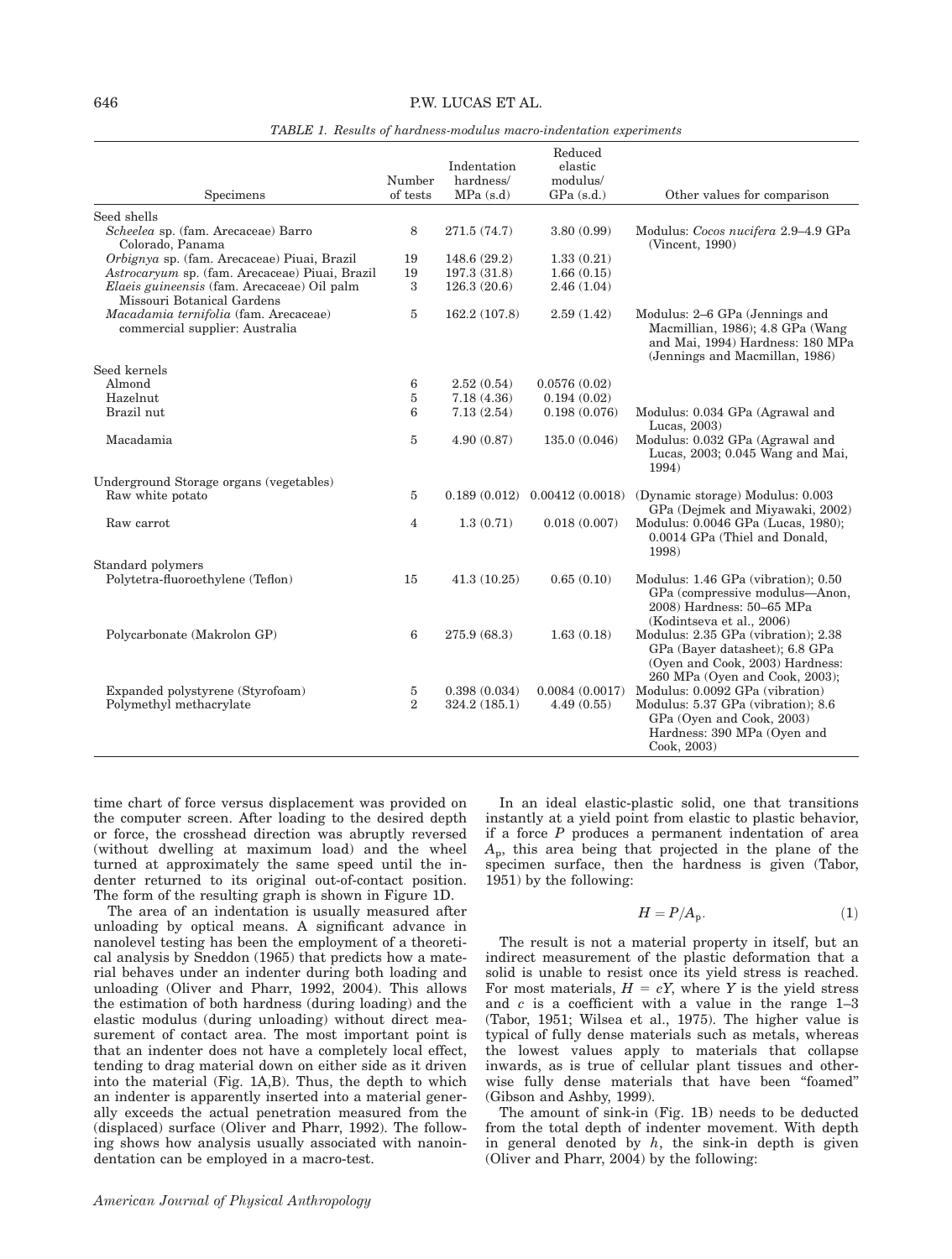| Specimens            | Number of tests | Toughness/MPa $m^{1/2}$ (s.d) | Other values for comparison         |
|----------------------|-----------------|-------------------------------|-------------------------------------|
| Seed shells          |                 |                               |                                     |
| Orbignya sp.         | 16              | 1.93(0.7)                     |                                     |
| Scheelea sp.         | 8               | 2.77(1.1)                     | Cocos nucifera 2.65 (Vincent, 1990) |
| Astrocaryum sp.      | 10              | 2.60(0.8)                     |                                     |
| Macadamia ternifolia | 5               | 1.13(0.12)                    | (Wang and Mai, $1994$ )             |
| Standard ceramic     |                 |                               |                                     |
| Sodalime glass       | 15              | 0.58(0.05)                    | $0.6$ (Lawn, 1993)                  |

TABLE 2. Results of chipping macro-indentation experiments

$$
h_{\rm s} = h_{\rm max} = \varepsilon (P_{\rm max}/S) \tag{2}
$$

where,  $h_{\text{max}}$  is the total displacement of the indenter at the maximum force  $P_{\text{max}}$ , S is the slope of the force-displacement curve on initial unloading (Fig. 1C,D), and  $\varepsilon$ is a coefficient called the "effective indenter shape." The actual depth of the indentation with material in contact (Oliver and Pharr, 1992) is as follows:

$$
h_{\rm d} = h_{\rm max} - h_{\rm s}.\tag{3}
$$

The area of contact  $A_p$  can then be estimated directly from the indenter geometry, and the indentation hardness given directly by Eq. (1), with the distinction that the area is not measured after unloading. Also, from Oliver and Pharr (1992, 2004, the estimate of the elastic modulus  $E$  is then given by:

$$
E = 2\beta A_{\rm p}^{1/2} / \pi^{1/2} S \tag{4}
$$

with  $\beta$  being another function of indenter shape. The projected area for a Vickers pyramid is related to depth by  $A_p = 25.4h_d$ . According to Tanaka et al. (2004), the coefficient  $\varepsilon \approx 1$ , meaning that the Vickers indenter behaves in many ways as though it was a flat punch, and  $\beta = 1.153$ . The initial unloading stiffness S could be determined by linear regression of force on displacement for the upper part of the unloading curve after subtraction of machine compliance (Fig. 1D).

The resulting modulus value is often called the reduced elastic modulus because it is a composite of the properties of both indenter and (food) specimen. However, compensation for the indenter modulus of elasticity makes a negligible difference to values in this study because of the much lower modulus values for the food objects compared with that of stainless steel (210 GPa) or tungsten carbide  $(\sim 700 \text{ GPa})$ . Even for the stiffest object tested here, the error in not performing this final step would be  $\lt 4\%$ .

#### Chipping tests

The toughness  $T$  of sufficiently hard materials can be obtained from tests whereby chips are removed from the edge of specimens at the junction of two orthogonal surfaces (Chai and Lawn, 2007). A major caveat is that the material has to be sufficiently brittle for catastrophic failure and also sufficiently homogeneous for chip morphology not to be dictated by favored planes of fracture within the material. With the indenter directed normal to one of these surfaces, and the indenter tip lying a distance a from the interface intersection of the surfaces, the toughness  $T$  is readily obtained from the

maximum force  $P_{\text{max}}$  at chip removal (Chai and Lawn, 2007), being

$$
T = P_{\text{max}}/9.3a^{1.5}.
$$
 (5)

To both align the indenter and to view the chipping process, a USB digital portable microscope (Veho VMS-001, Eastleigh, Hants, UK) was focused on the stage, images being viewed in real time. The maximum force was given directly on the computer screen, and easily observed because of the abrupt load drop when a chip is removed. Thus, the only dimension required by direct measurement in this entire study is that of  $a$ , which was achieved here using calipers under the microscope. The resulting toughness estimate has units of MPa  $m^{1/2}$ .

#### RESULTS

#### Hardness-modulus

Results are given in Table 1. The average estimates for the elastic modulus of the polymers were slightly lower than those given by vibration testing (as expected), but similar to those obtained from literature sources (static values). There appeared to be no large discrepancies, but the standard deviations were often large. Hardness estimates also showed large scatter, but the results seem entirely reasonable in relation to available literature values. The moduli for the seed shells were similar to those for polymers and to literature values. However, the moduli for the seed kernels and the two root vegetables were somewhat overestimated compared with data from other tests, often being more than double those from direct compression tests (Table 1).

#### **Toughness**

Examples of chips in sodalime glass and macadamia shells are shown in Figure 2. When the peak force for chipping sodalime glass was plotted against  $9.3a^{1.5}$ , for various  $a$ , a straight line resulted (Fig. 4), giving a slope of 0.58 MPa  $m^{1/2}$  (Fig. 4). Data for the toughness of glass and four nutshells are given in Table 2. Often, chip size was limited by shell thickness (e.g., for macadamia shells, which were only 2 mm thick); but for feasible values of  $a$ , toughness did not vary with either  $P_{\text{max}}$  or  $a$ , and chips generally had similar shapes to those of ideal brittle materials (cf. Fig. 3A–B).

#### **DISCUSSION**

#### Evaluation of test results

The main assumption of depth-sensing indentation experiments is that the material behaves like an ideal, linearly elastic-plastic solid (Oliver and Pharr, 1992, 2004). However, no real solid, not even a ceramic,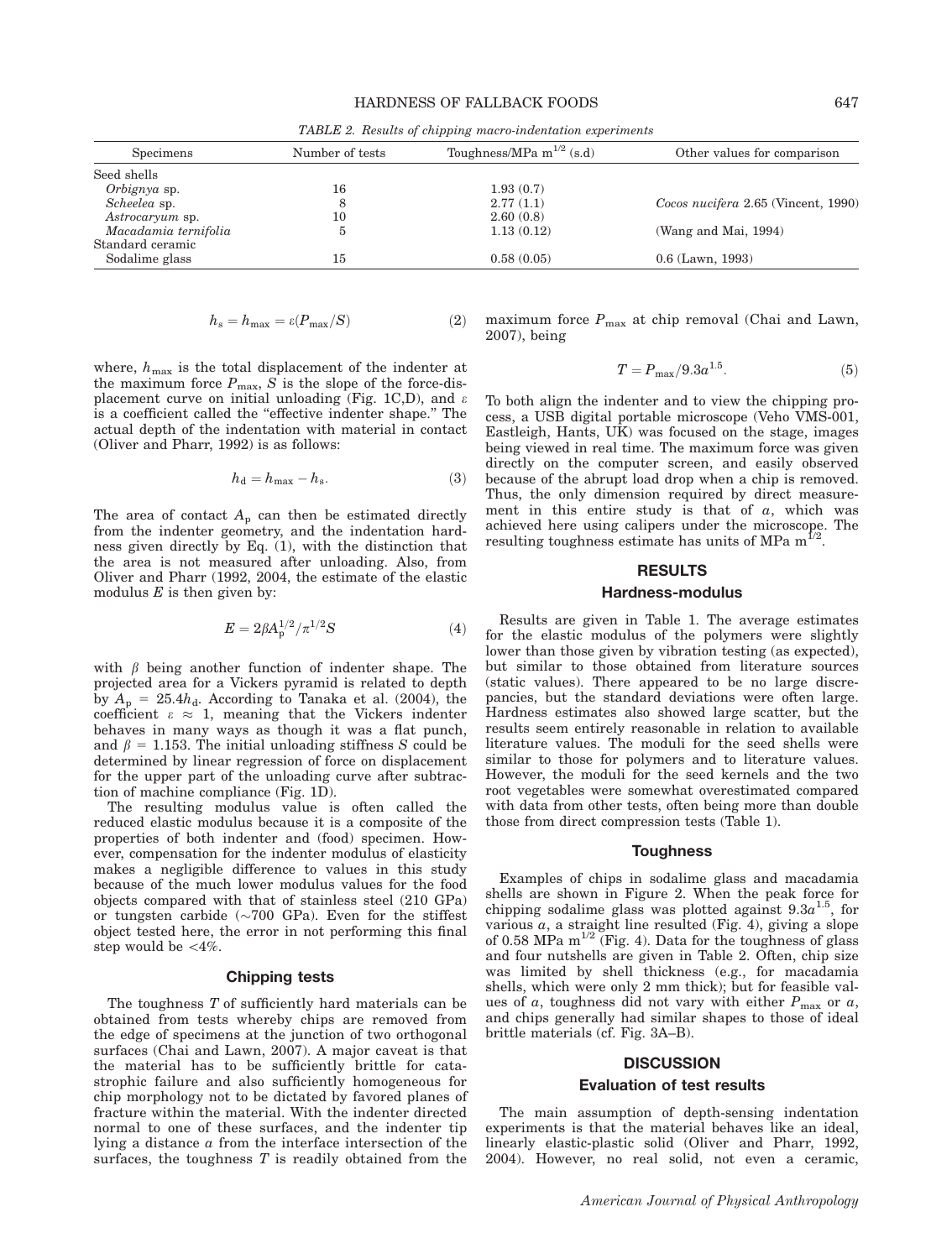

Fig. 2. Chips produced in sodalime glass ( $a = 0.64$  mm) and the "equatorial region" of macadamia nutshell ( $a = 0.42$  mm), as imaged by the digital microscope.



## median crack

## radial crack

Fig. 3. A schematic diagram of the consequences of the contact of a tooth (enamel shaded light; dentine dark) with a spherical ''hard'' food particle, pressed together in the direction of the arrow. In A, if the indentation hardness of the food particle exceeds 40% of that of enamel, the enamel may yield beneath the indenter (shown as dark semicircular zone) at low forces. A median crack may project vertically from it. With less hard food particles, there are two other damage possibilities. In B, a radial crack may initiate in the enamel from the enamel-dentine junction below the contact point (indicated by a large dot).

behaves exactly like this, and polymers display a distinct viscous response even at low strains (Oyen and Cook, 2003). Fluid-filled cellular plant tissues can have a very pronounced time-dependent response with considerable deviation from linear stress-strain behavior (Warner et al., 2000). Yet, very soft nonlinear biomaterials like gels can still be tested by indentation (Ross and Scanlon, 2007), even though full interpretation of the results requires quantification of time-dependent constants (Goh et al., 2004). Despite these limitations, both the properties of polymers and those of seed shells in Table 1 are in reasonable agreement with the literature and our own nonindentation estimates. There was less success for the softer materials and it is clear that indentation tests as applied here are insufficient. The real value of this study

though lies more in its applicability to seed shells and the like because, as stated in the ''Introduction,'' these are otherwise very difficult to test in the field. Thus, we believe that numbers for hardness, modulus, and probably toughness can be obtained for fallback objects from field tests. The values for the seed shells in Table 1 are in the low GigaPascal range, and as such are two orders of magnitude higher than those given in the review of orangutan and chimpanzee foods given by Vogel et al. (2008), suggesting the necessity for techniques such as these to examine the properties of, e.g., dry fruits and seed shells. The hardness values are low even compared with dentine (650 MPaWaters, 1980) and very low compared with enamel  $(\sim3,000-6,000$  MPa Cuy et al., 2002).

## The potential of hard fallback foods to damage teeth

Tooth crowns are vulnerable to several types of fracture. Contact with a hard particle can cause yielding (i.e., plastic deformation) of the enamel (Lawn et al., in press), just as in a hardness test where the enamel is the specimen. Yielding though is only a contributory factor to tooth wear and will not cause catastrophic failure of the tooth. However, if enamel yields before failing, then a median crack can grow directly from the undersurface of the plastically deforming zone down through the enamel (Lawn and Evans, 1977; Fig. 3A). Enamel can also crack at the enamel-dentine junction, with the crack climbing upwards toward the point of contact with the food (Fig. 3B). This latter type of fracture is called a radial crack. The crown can also fracture very low down near the cement-enamel junction. Such margin cracking is commonly encountered in the modern human dentition (Grippo, 1991), but is discussed elsewhere (Lawn et al., 2009).

The important question to be addressed here is which of these types of damage may be resisted by thick enamel. Yielding is the name given to the switch in behavior of a solid under load from elastic deformation to permanent (plastic) deformation beyond a particular value of the stress. It is yielding that leads to marks, like the pits or scratches typical of dental microwear, being left on a surface after the load is removed. The relative hardness of two contacting bodies under load is important in establishing which of these objects will yield. Yielding is a general precursor to wear (Lucas et al., 2008), which may be an important aspect of anatomical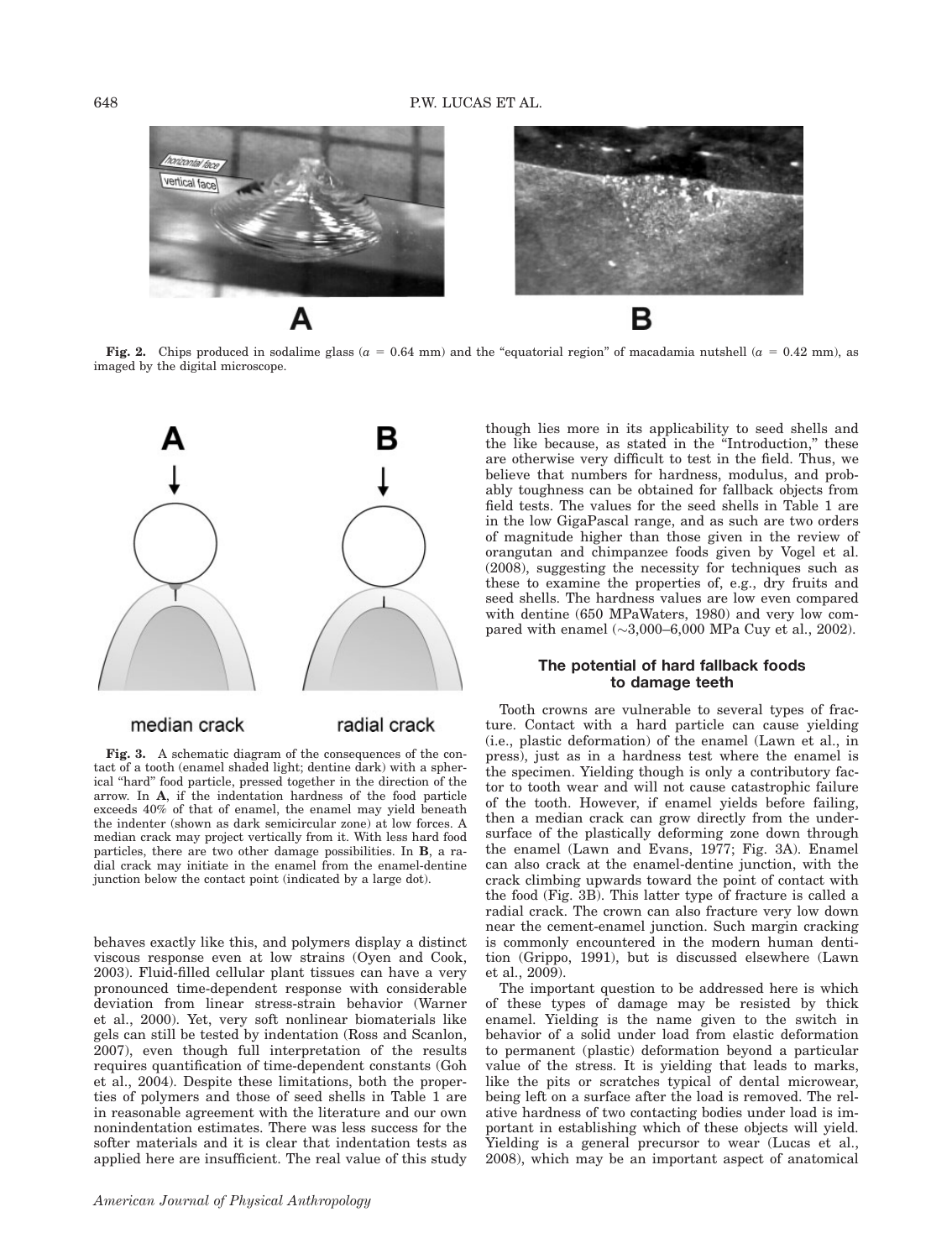

**Fig. 4.** The graph shows chipping results for sodalime glass, plotting the peak force  $P_F$  against 9.3 $a^{1.5}$ . The gradient of the graph, obtained by least-squares regression, gives the toughness  $\overline{T}$ . The linearity of the data for different chip sizes attests to the scale-invariance of the relationship.

specializations in relation to fallback foods (Lambert et al., 2004; Marshall and Wrangham, 2007). Generally, if the softer object is less than 40% of the hardness of a harder one, then the harder one will not yield at all (Atkins and Felbeck, 1974; Atkins, 1982). In such a situation, the critical load at yield for the softer solid is given (Rhee et al., 2001) by the following:

$$
P_{\rm Y} = 0.85H(H/E)^{2}r^{2}
$$
 (6)

where  $r$  is the effective radius of contact between the contacting bodies, and  $E$  and  $H$  are the modulus and hardness of the softer object, respectively (Rhee et al., 2001). It can immediately be noted that yielding has no dependence on the thickness of the enamel. However, this is probably not relevant anyway because none of the estimated hardness values of the seed shells exceeds 300 MPa. This value should be compared with average values of 3,600 MPa for enamel and 650 MPa for primary dentine (Braden, 1976; Waters, 1980; Cuy et al., 2002; Lucas, 2004). Clearly, these food coverings have only  ${\sim}10\%$  of the hardness of enamel and will not mark it, as was established experimentally by Peters (1982). The hardness values are closer to those of primary dentine, and even more so with secondary dentine, which can have values as low as 300 MPa (Baker et al., 1959; Lucas, 2004). Thus, dentine may be damaged by seed shells, but not enamel. Seed shells themselves are likely to yield. As an estimate of the magnitude of the force required to produce this, values of  $H = 200$  MPa and  $E = 3$  GPa (Table 1) can be inserted in Eq. (5), together with  $r = 20$  mm as a typical size of a fallback food object (Table 3). The result is yielding at around 300 N.

## Use of the data to calculate the force to fracture fallback foods

Seeds have many parallels to teeth. They are often bilayered, being covered with a thin, stiff, and hard shell

| TABLE 3. Predicted forces, calculated from Eq. (7), compared with observed force to failure for five types of mechanically protected seeds and a woody gall                                                            |          |     |                       |       |                                                                                                                                            |                 |                     |                          |                                                                  |
|------------------------------------------------------------------------------------------------------------------------------------------------------------------------------------------------------------------------|----------|-----|-----------------------|-------|--------------------------------------------------------------------------------------------------------------------------------------------|-----------------|---------------------|--------------------------|------------------------------------------------------------------|
| Food item                                                                                                                                                                                                              |          |     | $r$ d $H$ $E_{shell}$ |       | r d H $E_{\text{shell}}$ T $E_{\text{conient}}$ erack failure<br>(mm) (mm) (MPa) (GPa) (MPa.m1/2) (MPa) failure (N) force <sup>a</sup> (N) |                 | radial<br>Predicted | Observed                 | References                                                       |
| Distylium racemosum woody gall (fam. Hamamelidaceae)<br>Mezzettia parviflora seed shell (fam. Annonaceae)                                                                                                              | 25<br>21 |     | 80<br>450             | 0.565 | 0.32                                                                                                                                       | $\frac{3}{1}$   | 6210<br>590         | 350 <sup>c</sup><br>6000 | Lucas et al. (1991); Lucas et al. (unpub.)<br>Hill et al. (1995) |
| Schinziophyton rautenenii seed shell (fam. Euphorbiaceae)                                                                                                                                                              | 12.5     |     |                       | 5.2   |                                                                                                                                            | 30 <sup>a</sup> | 4080                | 4600                     | Peters (1987a); Williamson and Lucas (1995)                      |
| Astrocaryum sp.                                                                                                                                                                                                        | 12.2     | 4.3 | 197                   | 1.66  |                                                                                                                                            | 28.7            | 8096                | 5570                     | Observed failure force: Visalberghi et al. (2008)                |
| Orbignya sp.                                                                                                                                                                                                           | 18.3     | 52  | 149                   | 1.33  | 193                                                                                                                                        | 4.2             | 6033                | 11500                    | Observed failure force: Visalberghi et al. (2008)                |
| r, food item radius; d, shell thickness; H, hardness; $E_{\text{shell}}$ , elastic modulus of shell; T, toughness; $E_{\text{carnen}}$ , elastic modulus of food core.<br><sup>a</sup> midpoint of range.<br>estimate. |          |     |                       |       |                                                                                                                                            |                 |                     |                          |                                                                  |
| <sup>c</sup> based on <i>Macaca fuscata</i> tooth mark analysis, not fracture force (Hill et al., 1995)                                                                                                                |          |     |                       |       |                                                                                                                                            |                 |                     |                          |                                                                  |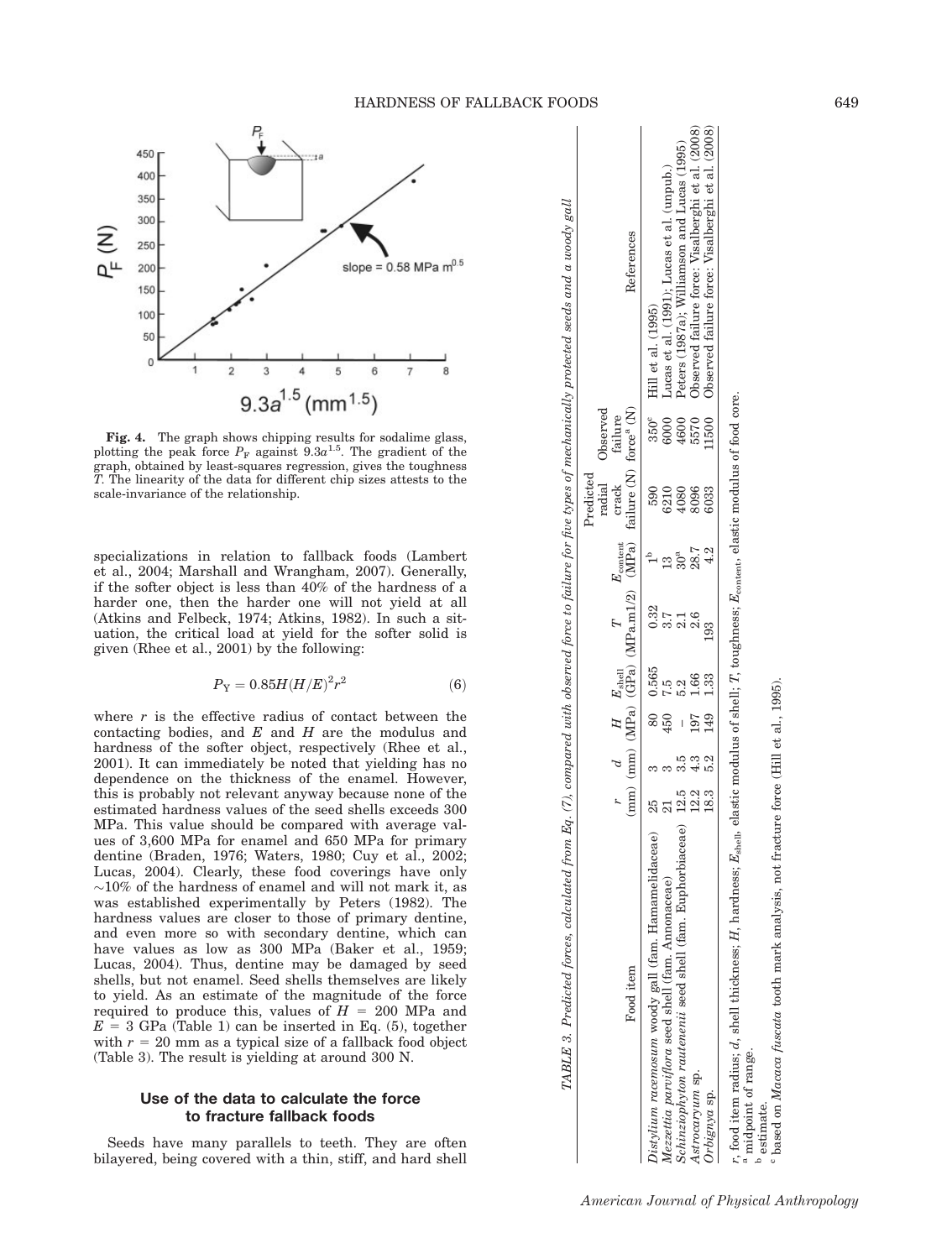with a fibrous structure that can mimic enamel (Lucas et al., 2008). Margin cracks are not relevant because shells are encapsulating structures rather than crowns, so instead median and radial cracks are the major threat to their integrity. Wang and Mai (1994) suggested that the shells of macadamia (Macadamia ternifolia) nuts often fail by radial (i.e., deep) cracks. Lucas et al. (1994) found for both macadamia nuts and Mezzettia parviflora seeds eaten by orangutans in Borneo that loading them either with flat plates or tooth row replicas has little influence on the force at which the seed fails. Lawn and Lee (in press) explain this by showing that the condition for catastrophic failure is similar for both median and radial cracks as they spread around the shell. The force for propagation of both of these types of crack is given by the following:

$$
P_{\rm F} = B_{\rm F} T d^{1.5} / \log(E_{\rm shell}/E_{\rm content})
$$
 (7)

where, T is the toughness, d is the shell thickness,  $E_{shell}$ is the shell modulus,  $E_{\text{content}}$  is the modulus of the encapsulated tissue, and  $B_F = 13.5 + 2.1(r/d)$  (Rhee et al., 2001; Rudas et al., 2005; Lawn and Lee, in press). It can be noted in Eq. (7) that, the force will generally be raised by increasing  $d$ , i.e., by thickening the outer shell. Also, because of the inclusion of the radius of curvature in the coefficient, a shell of higher radius will have greater resistance to failure. Since seeds yield, the equation is relevant both to the propagation of median and radial cracks. Although enamel is unlikely to yield, it is still vulnerable to radial cracking and thus both enamel thickness and cuspal radius will be important in preventing tooth fracture.

Although toughness estimates were not obtained in this study, they could be incorporated into future studies if crack lengths can be obtained and measured following indentation. The importance of this is indicated in Table 3, which uses Eq. (6) to predict the bite force from literature estimates of the properties of three types of fallback food, two from primate studies, and one from the human literature (Peters, 1987b). For each of these objects, the predicted failure force from radial cracking lies fairly close to that predicted by Eq. (6) for  $P_{\rm E}$ .

#### Applicability of the analysis in a broader context

It is clear that hard foods in primate diets are probably much less hard than enamel, but can approach that of dentine. This needs documenting. If a hardness disparity between enamel and dentine were not present, then unless ingested particle sizes were really large, the enamel would yield at far below the forces at which the food objects in Table 3 fail (Lucas et al., 2008; Lawn et al., 2009; Constantino et al., submitted). This puts an evolutionary premium on enamel hardness and stiffness to far exceed that of foods and their coverings. Once cracking has started, then enamel thickness comes into play as a protective mechanism: the thicker the enamel, the higher would be the forces that cause catastrophic cracking. Further, since the coefficient  $B_F$  increases with the radius of curvature of a cusp, blunter cusps crack at higher loads than sharper ones. Once enamel thins, the cusp becomes vulnerable, and once dentine is exposed, the latter would wear rapidly because it would yield against seed shell and at lower force. One functional

Bite forces and the arrangement of jaw muscles and skeleton to achieve these efficiently are a traditional concern of researchers in mammalian jaw mechanics (e.g., Crompton, 1963; Bramble, 1978; Greaves, 1978; Walker, 1978; Hylander, 1978, 1985; Spencer, 1998). Most often, the bite is assumed to be a point load—the circumstances likely when hard (fallback) foods are eaten. There do not appear to be any previous estimates of the actual forces needed to destroy a food object that could inform such analyses, so the only actual data generally comes from bite-force gauges. Our point here is that many researchers have used gauges with a very high modulus and hardness. In studies on humans, a classic form is a tuning fork (Carlsson, 1974). A surface liner is often used, but if this is thin, then it will do little to spread the force before the properties of the underlying metal prevail. A bite-force gauge made out of stainless steel would have  $H > 2,000$  MPa and  $E = 210$  GPa (Atkins and Mai, 1985). In a sense, such a gauge is a mimick of a fallback food, but differing in that it is very much harder. Such steel is almost certain to cause yielding in enamel. The yield force  $P_Y$  can be predicted from Eq. (6), and though its actual value depends on the radius of contact, it is likely to be very much lower than the  $\sim 800$ N often quoted in studies of maximum bite force in young human adults (Braun et al., 1995; Miyawaki et al., 2005). If a human subject can sense local yielding in enamel, a possibility that is strongly supported by the studies of Paphangkorakit and Osborn (1998a, 2000), then measurements might not actually pick up the maximum force that subjects could generate because the subject would desist at this point. The influence of gauge rigidity is sometimes mentioned (Braun et al., 1995), but Paphangkorakit and Osborn (1998b) have actually shown that an ''elastic'' design of gauge can significantly increase the bite forces that human subjects are prepared to generate.

#### ACKNOWLEDGMENTS

The support of GWU Vice-President Lehman is gratefully acknowledged.

## LITERATURE CITED

- Agrawal KR, Lucas PW. 2003. The mechanics of the first bite. Proc Biol Sci 270:1277–1282.
- Anon. 2008. Fluoropolymer comparison—typical properties. Dupont. Available at: www2.dupont.com/Teflon\_Industrial/en\_ US/tech\_info/techinfo\_compare.html
- Anstis GR, Chantikul P, Marshall DB, Lawn BR. 1981. A critical evaluation of indentation techniques for measuring fracture toughness. I. Direct crack measurements. J Am Ceram Soc 64:533–538.
- Atkins AG. 1982. Topics in indentation hardness. Met Sci 16:127–137.
- Atkins AG, Felbeck DK. 1974. Applying mutual indentation hardness phenomena to service failures. Met Eng Q 14:55–61.
- Atkins AG, Mai Y-W. 1985. Elastic and plastic fracture. Chichester: Ellis Horwood.
- Baker G, Jones LHP, Wardrop ID. 1959. Cause of wear in sheeps' teeth. Nature 184:1583–1584.
- Braden M. 1976. Biophysics of the tooth. In: Kawamura Y, editor. Frontiers of oral physiology, Vol. 2. Basel: Karger. p 1– 37.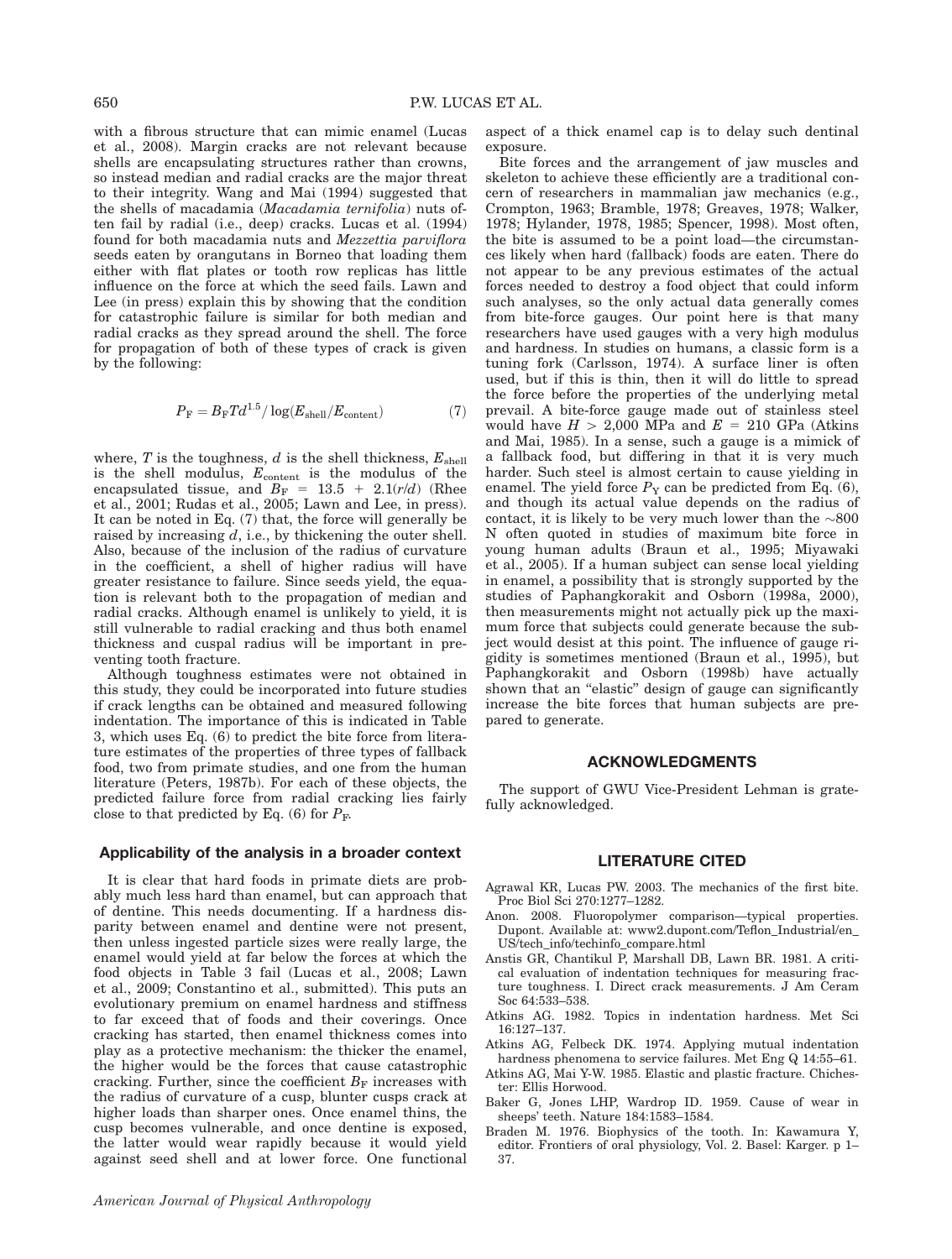- Bramble DM. 1978. Origin of the mammalian feeding complex: models and mechanisms. Paleobiology 4:271–301.
- Braun S, Bantleon H-P, Hnat WP, Freudenthaler J-W, Marcotte MR, Johnson BE. 1995. A study of bite force. I. Relationship to various physical parameters. Angle Orthod 65: 367–372.
- Carlsson GE. 1974. Bite force and chewing efficiency. In: Kawamura Y, editor. Frontiers of oral physiology, Vol. 1. Basel: Karger. p 265–292.
- Chai H, Lawn BR. 2007. A universal relation for edge chipping from sharp contacts in brittle materials: a simple means of toughness evaluation. Acta Mater 55:2555-2561.
- Crompton AW. 1963. On the lower jaw of Diarthrognathus and the evolution of the mammalian lower jaw. Proc Zool Soc Lond 140:697–753.
- Cuy JL, Mann AB, Livi KJ, Teaford MF, Weihs TP. 2002. Nanoindentation mapping of the mechanical properties of human molar enamel. Arch Oral Biol 47:281–291.
- Darvell BW, Lee PKD, Yuen TDB, Lucas PW. 1996. A portable fracture toughness tester for biological materials. Meas Sci Technol 7:954–962.
- Dejmek P, Miyawaki O. 2002. Relationship between the electrical and rheological properties of potato tuber tissue after various forms of processing. Biosci Biotechnol Biochem 66:1218–1223.
- Fratzl P. 2007. Biomimetic materials research: what can we really learn from nature's structural materials? J R Soc Interface 4:637–642.
- Gibson LJ, Ashby MF. 1999. Cellular solids: structure and properties, 2nd ed. Cambridge: Cambridge University Press.
- Goh SM, Charalambides MN, Williams JG. 2004. Characterisation of nonlinear viscoelastic foods by the indentation technique. Rheol Acta 44:47–54.
- Greaves WS. 1978. The jaw-lever system in ungulates: a new model. J Zool 184:271–285.
- Grippo JO. 1991. Abfraction: a new classification of hard tissue lesions of teeth. J Esthet Restor Dent 3:14–18.
- He L, Swain MV. 2007. Contact induced deformation of enamel. Appl Phys Lett 90:171916, 1–3.
- Hill DA, Lucas PW, Cheng PY. 1995. Bite forces used by Japanese macaques (Macaca fuscata yakui) on Yakushima Island, Japan to open aphid-induced galls on *Distylium racemosum* (Hamamelidaceae). J Zool 237:57–63.
- Hylander WL. 1978. Incisal bite force direction in humans and the functional significance of mammalian mandibular translation. Am J Phys Anthropol 48:1–8.
- Hylander WL. 1985. Mandibular function and biomechanical stress and scaling. Am Zool 25:315–330.
- Jennings JS, Macmillan NH. 1986. A tough nut to crack. J Mater Sci 21:1517–1524.
- Kinzey WG, Norconk MA. 1990. Hardness as a basis of fruit choice in two sympatric primates. Am J Phys Anthropol 81:5– 15.
- Kinzey WG, Norconk MA. 1993. Physical and chemical properties of fruit and seeds eaten by Pithecia and Chiropotes in Surinam and Venezuela. Int J Primatol 14:207– 227.
- Kodintseva TA, Kaskarov AM, and Kaloshin VA. 2006. Hardness evaluation of polytetrafluoroethylene products. 9th European Conference on Non-Destructive Testing, Berlin, Germany, poster 111.
- Lambert JE, Chapman CA, Wrangham RW, Conklin-Brittain NL. 2004. Hardness of cercopithecine foods: implications for the critical function of enamel thickness in exploiting fallback foods. Am J Phys Anthropol 125:363–368.
- Lawn BR. 1993. Fracture of brittle solids, 2nd ed. Cambridge: Cambridge University Press.
- Lawn BR, Evans AG. 1977. A model for crack initiation in elastic/plastic indentation fields. J Mater Sci 12:2195– 2199.
- Lawn BR, Howes VR. 1981. Elastic recovery at hardness indentations. J Mater Sci 16:2745–2752.
- Lawn BR, Lee JJ, Constantino PJ, Lucas PW. 2009. Predicting failure in mammalian enamel. J Mech Behav Biomed Mat 2:33–42.
- Lawn BR, Lee JJ-W. in press. Analysis of fracture and deformation in teeth subjected to occlusal loading. Acta Biomat.
- Lawn BR, Lee JJ-W, Constantino PJ, Lucas PW. 2008. Predicting failure in mammalian enamel. J Mech Behav Biomed Mater 2:33–42.
- Lucas PW. 1980. Adaptation and form of the mammalian dentition with special reference to primates and the evolution of man, Ph.D. thesis. University of London: London.
- Lucas PW. 2004. Dental functional morphology: how teeth work. Cambridge: Cambridge University Press.
- Lucas PW, Constantino P, Wood BA, Lawn BR. 2008. Dental enamel as a dietary indicator in mammals. BioEssays 30:374– 285.
- Lucas PW, Lowrey TK, Pereira B, Sarafis V, Kuhn W. 1991. The ecology of Mezzettia leptopoda Hk. f. et Thoms. (Annonaceae) seeds as viewed from a mechanical perspective. Funct Ecol 5:345–353.
- Lucas PW, Peters CR, Arrandale S. 1994. Seed-breaking forces exerted by orang-utans with their teeth in captivity and a new technique for estimating forces produced in the wild. Am J Phys Anthropol 94:365–378.
- Lucas PW, Prinz JF, Agrawal KR, Bruce IM. 2002. Food physics and oral physiology. Food Qual Prefer 13:203–213.
- Lucas PW, Turner IM, Dominy NJ, Yamashita N. 2000. Mechanical defences to herbivory. Ann Bot 86:913–920.
- Marshall AJ, Wrangham RW. 2007. Evolutionary consequences of fallback foods. Int J Primatol 28:1219–1235.
- Miyawaki S, Araki Y, Tanimoto Y, Katayama A, Fujii A, Imai M, Takano-Yamamoto T. 2005. Occlusal force and condylar motion in patients with anterior open bite. J Dent Res 84:133–137.
- Oliver WC, Pharr GM. 1992. An improved technique for determining hardness and elastic modulus using load and sensing indentation experiments. J Mater Res 7:1564– 1582.
- Oliver WC, Pharr GM. 2004. Measurement of hardness and elastic modulus by instrumented indentation: advances in understanding and refinements to methodology. J Mater Res 19:3–20.
- Oyen ML, Cook RF. 2003. Load-displacement behavior during sharp indentation of viscous-elastic-plastic materials. J Mater Res 18:139–150.
- Paphangkorakit J, Osborn JW. 1998a. The effect of normal occlusal forces on fluid movement through human dentine in vitro. Arch Oral Biol 43:1–7.
- Paphangkorakit J, Osborn JW. 1998b. Discrimination of hardness by human teeth apparently not involving periodontal receptors. Arch Oral Biol 43:833–839.
- Paphangkorakit J, Osborn JW. 2000. The effect of normal occlusal forces on fluid movement through human dentine in vitro. Arch Oral Biol 45:1033–1041.
- Peters CR. 1982. Electron-optical microscopic study of incipient dental microdamage from experimental seed and bone crushing. Am J Phys Anthropol 57:283–301.
- Peters CR. 1987a. Nut-like oil seeds: food for monkeys, chimpanzees, humans and probably ape-men. Am J Phys Anthropol 73:333–363.
- Peters CR. 1987b. Ricinodendron rautanenii (Euphorbiacaeae): Zambezian wild food plant for all seasons. Econ Bot 41:494– 502.
- Rhee Y-W, Kim H-W, Deng Y, Lawn BR. 2001. Contact-induced damage in ceramic coatings on compliant substrates. J Am Ceram Soc 84:1066–1072.
- Ross KA, Scanlon MG. 2007. Analysis of the elastic modulus of agar gel by indentation. J Texture Stud 20:17– 27.
- Rudas M, Qasim T, Bush MB, Lawn BR. 2005. Failure of curved brittle layer systems from radial cracking in concentrated surface loading. J Mater Res 20:2812–2819.
- Sanson GD, Kerr SA, Gross KA. 2007. Do silica phytoliths really wear mammalian teeth? J Arch Sci 34:526–531.
- Sneddon IN. 1965. The relation between load and penetration in the axisymmetric Boussinesq' problem for a punch of arbitrary profile. Int J Sci Eng 3:47–57.